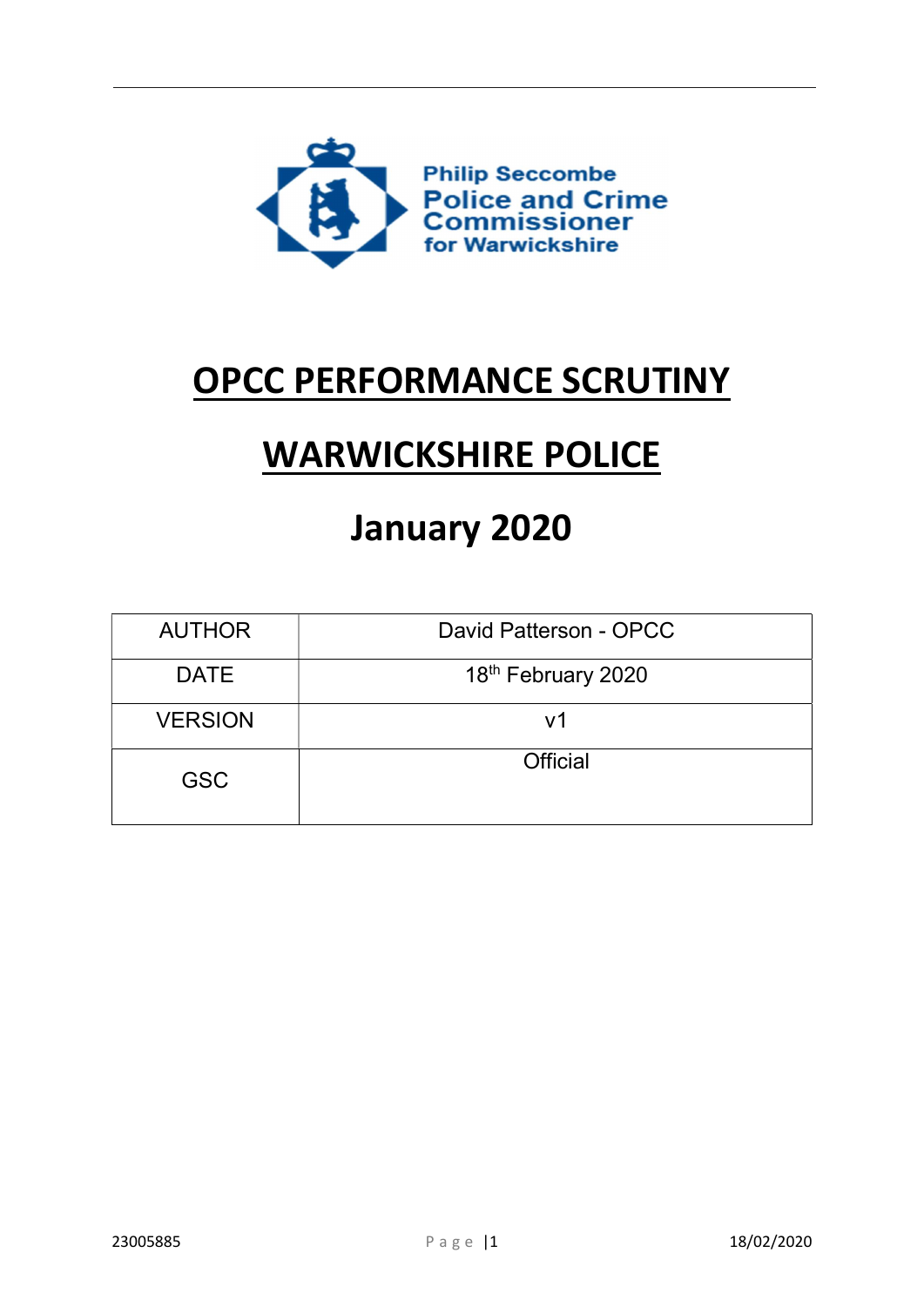# FORCE PERFORMANCE SCRUTINY

The purpose of this report is to formally scrutinise Warwickshire Police's performance during January 2020, and in doing so allow informed discussion between the Warwickshire Police and Crime Commissioner (PCC) and the Chief Constable (CC) at their forthcoming 'Performance Accountability Meeting' (PAM) on Tuesday 25<sup>th</sup> February 2020. This aim is coherent with the PCC's statutory responsibilities to: -

- Hold the Chief Constable to account for the performance of the force.
- Secure an effective and efficient police service for Warwickshire.

It is also consistent with monitoring the progress made by the force in support of the four key priorities of the PCCs 'Police and Crime Plan 2016 - 2021' namely: -

- I. Putting Victims and Survivors First.
- II. Protecting People from Harm.
- III. Preventing and Reducing Crime.
- IV. Ensuring an Effective and Efficient Police Service

The report has been prepared primarily through scrutiny of the performance data provided in the following reports: -

- App A Warwickshire Police Performance Summary January 2020.
- App B Warwickshire Police Performance Dashboard 10/02/2020.
- App C Warwickshire Public Contact Scorecard January 2020.
- App D Warwickshire CSP Performance February 2020.

Not all aspects of performance are commented upon, only those areas of particular interest and note.

### INVESTIGATIONS AND OUTCOMES

The subject of Investigations and Outcomes has been selected as 'deep-dive' subject for scrutiny and review at the PAM for the following reasons: -

# OFFICE OF THE POLICDE AND CRIME COMMISSIONER (OPCC).

On the 20th May 2019 the OPCC completed its 'Outcomes' report following its scrutiny of the force's performance in achieving Action Taken (detections) as an Outcome in respect of its criminal investigations. A number of recommendations were made in the report that were subsequently accepted by the Chief Constable, namely: -

- I. That a holistic and systemic review of investigations and outcomes is conducted.
- II. That appropriate governance arrangements are put in in place, led at both a strategic and tactical level.
- III. That a comprehensive and coherent improvement plan is implemented with realistic time scales.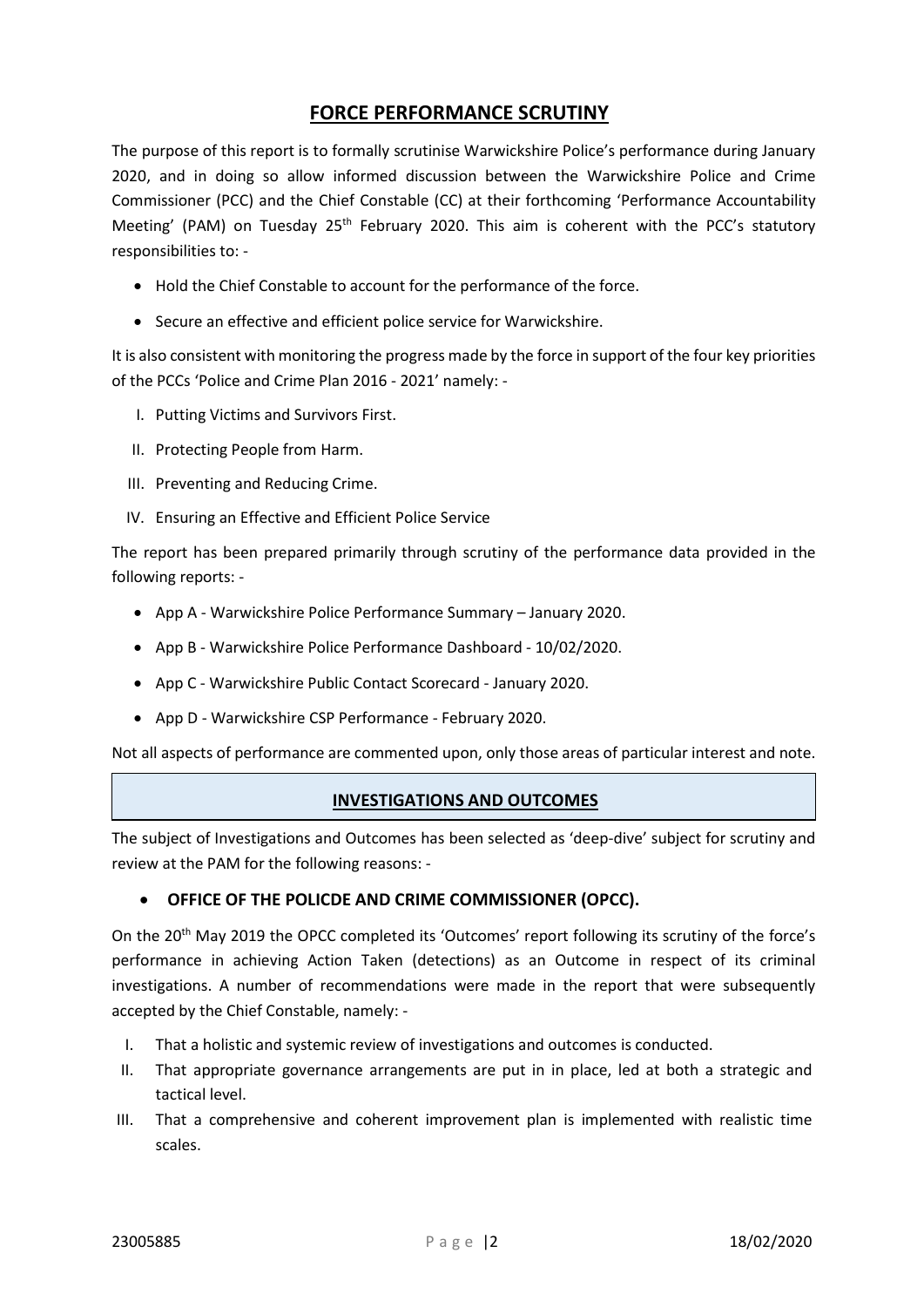IV. That purposeful performance metrics are agreed and good quality and current data is available with which to monitor improvement.

# HMICFRS IPA 2018/19.

The grades determined for Warwickshire Police by HMICFRS following their Integrated PEEL Assessment (IPA) 2018/19 are noted: -

 Effectiveness - Good **Example 2** Legitimacy **Conditional Example 2 Good Efficiency** - Requires Improvement **EXECUTE:** Investigation - Requires Improvement.

HMICFRS identified in their IPA report published on the 27<sup>th</sup> September 2019 a 'cause for concern' with the way the force investigates crime, with capacity and capability issues meaning that some crimes take too long to bring to an outcome. A number of recommendations were also provided, together with a six-month time frame for the force to take action to address them. HMICFRS are scheduled to re-inspect the force on this matter when they revisit from the 27<sup>th</sup> to the 29<sup>th</sup> April 2020.

For ease of reference, the HMICFRS cause for concern and recommendations are replicated below, together with the force's position as summarised in the PCC's Sect. 55(1) Police Act 1996 statutory response letter to HMICFRS and the Home Secretary following the IPA report.

# Cause of concern

The force does not have the capacity or capability to investigate crime effectively and this is affecting the service being provided to the public. There are failings in the way that crimes are being investigated.

Warwickshire Police recognise this cause of concern as an area that is in need of swift remedial action. A robust governance process has been put in place to manage these improvements and a monthly meeting is currently chaired by C/Supt for Local Policing to address the issues identified. The OPCC are represented at this meeting. This is in turn governed by the Warwickshire Assurance Board which is chaired by the Deputy Chief Constable. All actions required will be scrutinised by this board prior to any sign-off as being completed.

### Recommendations

To address this cause of concern, we recommend that within six months the force should: -

1. Improve how it responds to reports of crimes, allocates them, (ensuring investigations are allocated to appropriately trained and supported officers) and that it reviews this allocation appropriately throughout the investigation;

Prior to the inspection Warwickshire Police had committed to reviewing investigations and the resource allocation. External consultants 'Process Evolution' have completed this review and provided a framework with which to benchmark future operating models. A paper has now been circulated to Chief Officers which will seek to run a phased rollout of a model moving the force away from the omnicompetent CID officer and bringing back some areas of specialism in areas of particular vulnerability.

Work is also ongoing to bring levels of investigative staffing back up to establishment, this will start to show a net improvement in early 2020.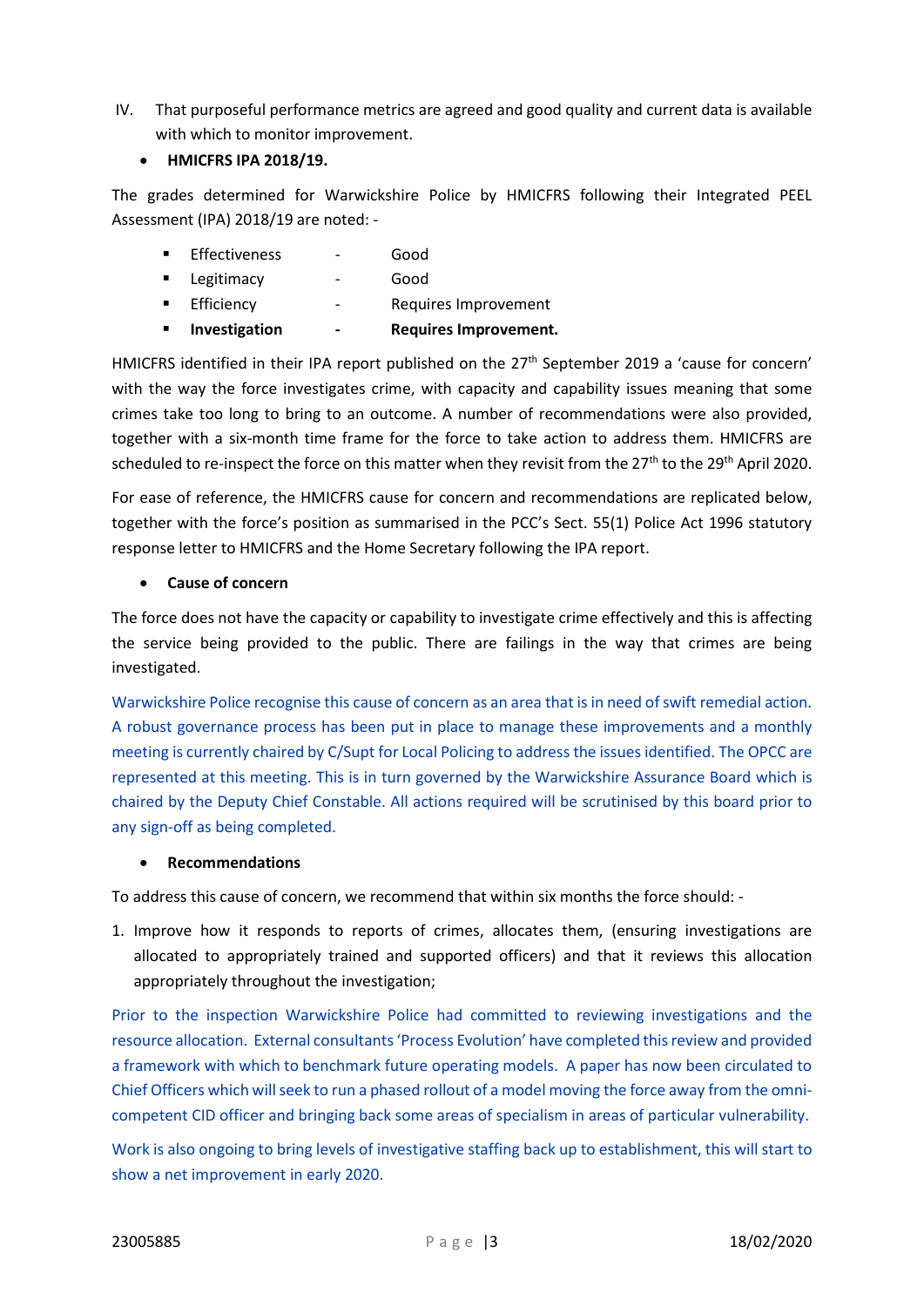2. Ensure regular and active supervision of the quality and progress of investigations. This supervision should be properly recorded;

Standards of investigation and the quality of supervision were flagged as potential issue areas prior to the inspection. Supervisor development days have been implemented and run every six-months. The next will be in November 2019 and will focus on improvement activity against HMICFRS criteria. Additionally, there will be a Sergeants 'passport' created that will see aspiring supervisors formally developed in a number of areas to build their knowledge of supervision, including attendance management, disciplinary procedure, occupational health etc.

3. Improve its ability to retrieve digital evidence from mobile phones, computers and other electronic devices quickly enough to ensure investigations are not delayed;

The Head of Digital Forensics has put together a 'roadmap' for improving our ability to manage digital submissions more efficiently. Some of this work is predicated on an improvement in our underlying ICT capacity which is still being worked through in Warwickshire. The Head of Local Investigations is working with the Head of Force Investigations to scope ways in which better more effective use can be made of the existing technology currently in force.

4. Take steps to better understand the data relating to its crime outcomes and put actions in place to ensure that it is effectively pursuing justice on behalf of victims;

The Service Improvement Team (SIT) is now part of Assurance and Service Improvement (A&SI) and will work hand in hand with analysts and the force to bring meaningful data on a monthly basis to the command team to help provide purposeful oversight of both crime investigation action taken and when action is not taken. SIT are also working with the Criminal Justice Unit (CJU) to ensure that we are utilising opportunities to progress evidence led prosecutions where the evidence is strong enough to proceed to charge.

5. Improve its understanding of suspects released under investigation and the management of those released on bail;

The SIT are working with force experts including Custody to improve our understanding of those suspects who are subject to Release under Investigation (RUI) and those released on police bail. Work is under way to fix a procedural issue with the crime recording system to ensure that we have accurate data on RUI numbers and the time spent on RUI. These can now be scrutinised down to an individual level to ensure we are progressing investigations in a timely manner and to understand where investigative blockers exist.

6. Introduce consistent processes to effectively manage the risk posed by suspects who are under investigation but have not yet been arrested or circulated as wanted on the PNC;

The SIT are currently undertaking a piece of work to scope the options to deliver this risk assessment. This is proving difficult at this time, due to extracting the correct data from the crime recording system. Other work is ongoing with Athena colleagues to try and produce a report and implement a risk assessment system similar to the STAR risk assessments used for PNC wanted suspects. This work is governed through the Investigations, Standards and Outcomes meeting.

7. Introduce effective arrangements to ensure it complies fully with its disclosure obligations.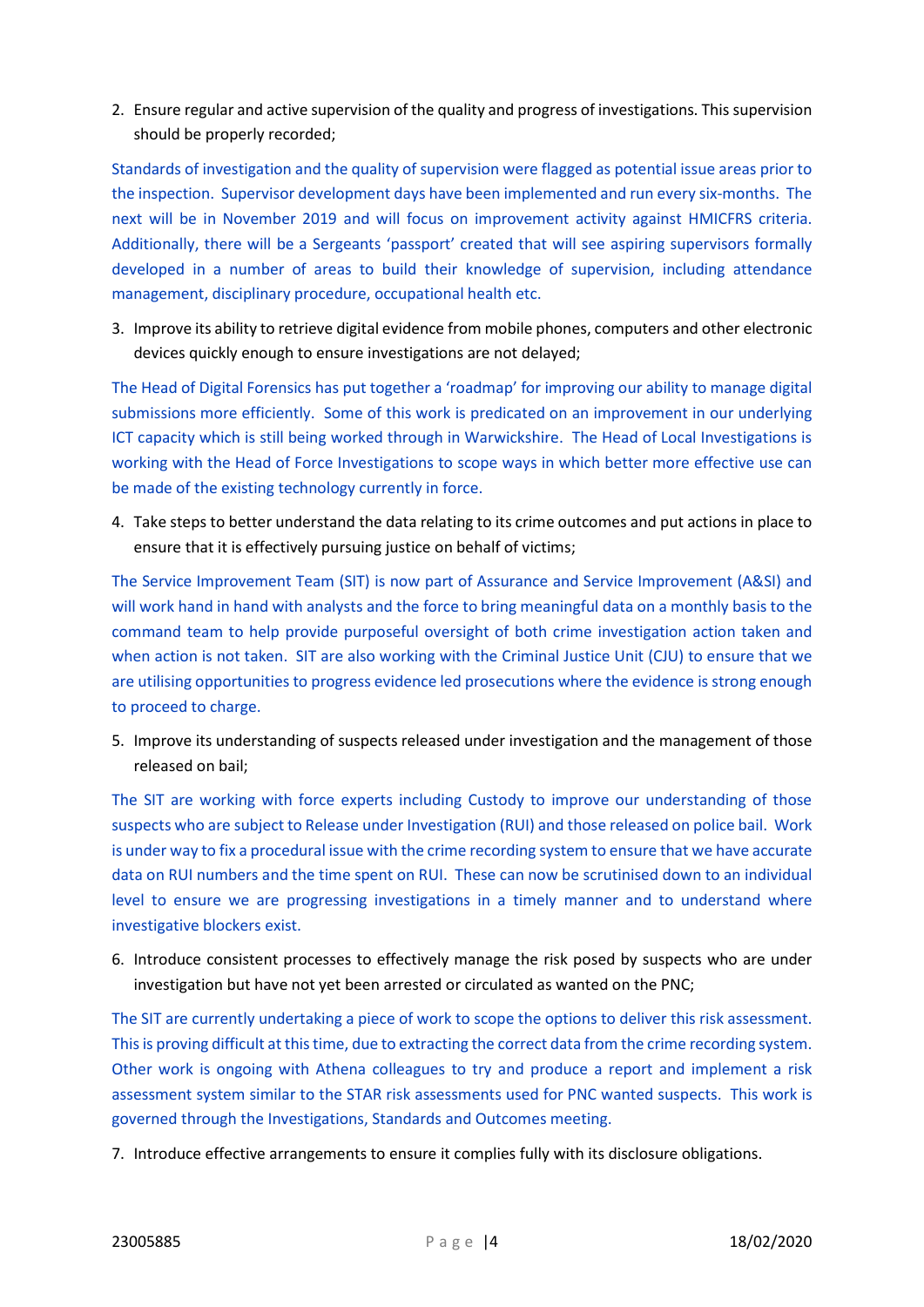An in-house disclosure presentation has been delivered to police constables and sergeants to raise the understanding and awareness of their disclosure obligations. There will also be a presentation from disclosure experts at the supervisor's development days. Work is under way to ensure that the CJU are identifying when disclosure obligations have not been met and are feeding this back to the correct team or department. This work is being led by a Detective Supt. as the force's lead on matters of disclosure.

that is in need of swift remedial action. A robust governance process has therefore been put in place to manage the required improvements and a monthly 'Investigative Standards and Outcomes' (ISO) meeting has been established to address the identified issues. This meeting is in turn governed by the Warwickshire Assurance Board chaired by the Deputy Chief Constable. The OPCC are represented at both of these meetings.

# PERFORMANCE SCRUTINY

# PUTTING VICTIMS AND SURVIVORS FIRST

### Confidence in Police.

The previously high level of public confidence in Warwickshire Police has declined, as the below table illustrates, and is now below the MSG average of 75.6%: -

|                     | December 2018 | <b>March 2019</b> | <b>June 2019</b> | September |
|---------------------|---------------|-------------------|------------------|-----------|
| %                   | 80            | 79                | 73               | 72.5%     |
| <b>MSG POSITION</b> |               |                   |                  | N/K       |
| <b>NATIONAL</b>     | b             | 10                | 27               | N/K       |

# • Victim Satisfaction.

This issue of victim satisfaction rates has been raised on a number of occasions at previous PCC / CC perfomance meetings, most laterly at the Q3 2019/20 PAM. Given the critical importance of this issue, together with the necessity to protect the vulnerable and safeguard repeat victims, the topic of victim services and satisfaction is to be explored as a PAM deep-dive topic on the 24<sup>th</sup> March 2020. Therefore, other than the below observations, these matters are not discussed further in this report.

# I. Aggregate Satisfaction.

The January 2020 figure of 75% of victims being 'satisfied' with their whole experience represents a stable position given that rates have plateaued during 2019/20. This level of performance should however be considered in context with the force's ambition for 90% of victims to be satisfied with the overall service provided and it is also considerable below the high point of 86% that was achieved in September 2017.

# II. Domestic Abuse (DA) Satisfaction.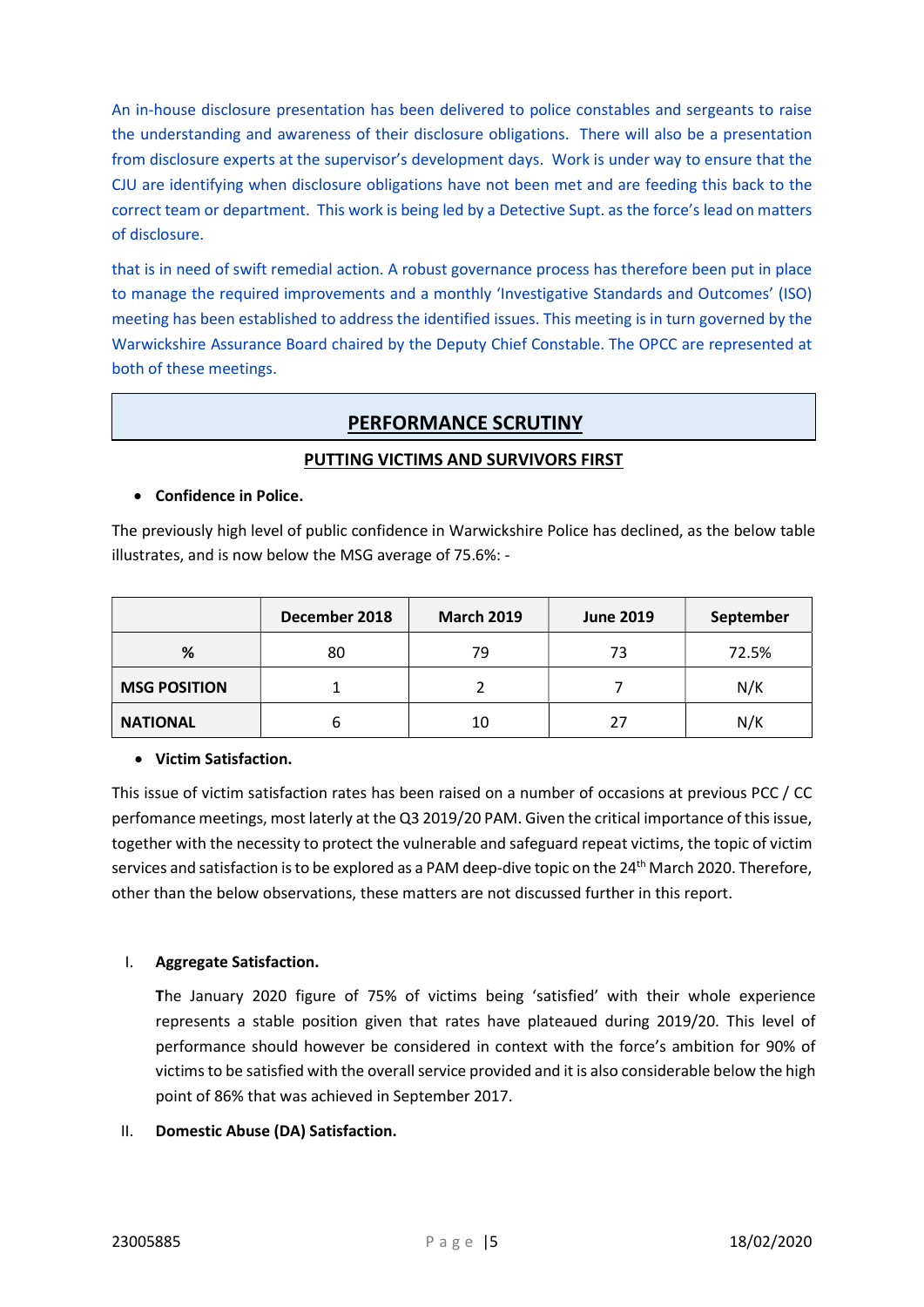The January 2020 figure of 85% of domestic abuse victims being satisfied with the whole experience is stable when compared to the previous two months, as is the 94% of victims who would recommend contacting the police to others in a similar situation. Once again, the follow up element is the enduring weakness in the process at 65%.

#### III. Hate Crime Victim Satisfaction

The January 2020 figures for Hate Crime victim satisfaction levels of 74% satisfied and 20% dissatisfied are stable. Whilst it is recognised that the size of the Hate Crime survey sample is relatively small and therefore subject to wide fluctuations, the current position represents a disappointing position given the nature of hate crime / incident.

It has been suggested by the Harm Hub that the limited legislation and police powers in relation to the recording of hate incidents, as opposed to hate crimes, may be a contributory factor to the relatively low levels of overall hate victim satisfaction. Further more detailed analysis of the data would be welcome to better understand the issues and causes.

#### IV. Repeat Victims.

The January 2020 figure of 655 (27%) of victims being repeat victims is an improvement on the previous month of 718 (28%), which was the highest level recorded in terms of both volume and percentage during the last two years.

#### V. Domestic Abuse Repeat Victims.

The January 2020 figure of 182 (35%) of DA victims being repeat victims of DA is an improvement on the previous month of 233 (40%), which was the highest level recorded during the last two years.

### PROTECTING PEOPLE FROM HARM

The following categories are not included in the Performance Summary: -

- I. Road Traffic Casualties.
- II. Missing Persons.
- III. Serious and Organised Crime Deep dive topic for Q1 2020/21

The following categories have recorded No Exceptional Volumes (NEV) and remain within their control limits, they are therefore not commented upon further: -

I. Hate Crime **I. A. Election Community** Hate Crime  $\frac{1}{2}$  and  $\frac{1}{2}$  are volumes below the monthly average 53 / 71 av. II. **Domestic Abuse Discusse Access** - Volumes below the monthly average 870 / 888 av. III. Child Sexual Exploitation  $\blacksquare$  - Volumes below the monthly average 21 / 24 av. IV. **Child at Risk**  $\blacksquare$  **-** Volumes above the monthly average 753 / 631 av. V. Other Sexual Offences - Volumes above the monthly average 95 / 79 av. • Rape

The January 2020 levels of Rape offences are shown to be within the control limits for Warwickshire. Of concern however is the data for north Warwickshire that remain above the upper control limit and are considered to be exceptional given the volume of 36 offences is above the monthly average of 23

### PREVENT & REDUCE CRIME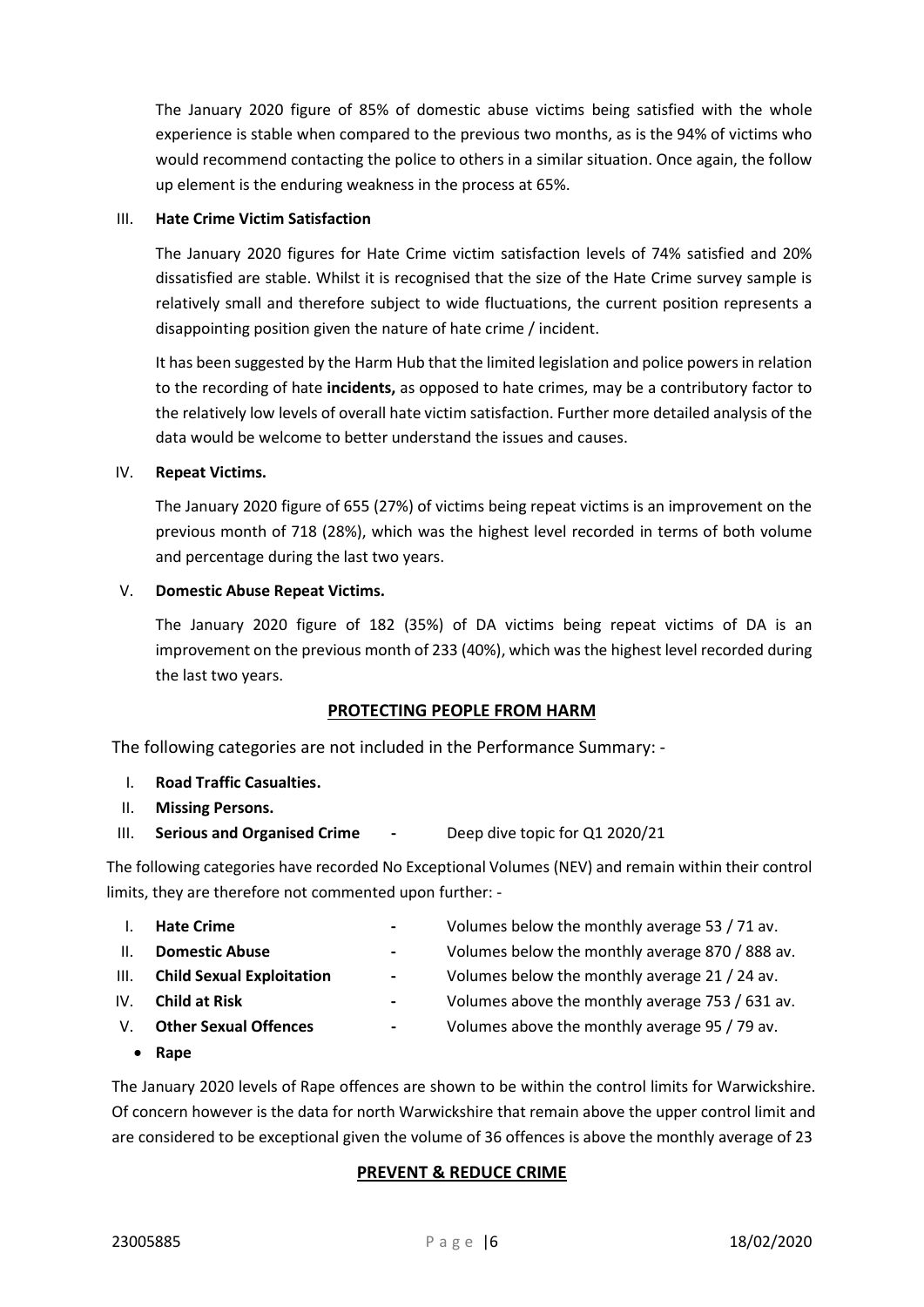The following categories are not included in the Performance Summary: -

- I. Violence with Injury.
- II. Robbery.
- III. Residential Burglary.
- IV. Business Crime.
- V. Rural Crime.
- VI. Cyber Crime.
- VII. Criminal justice.

The following categories have recorded No Exceptional Volumes (NEV) and remain within their control limits, they are therefore not commented upon further: -

- I. Total Recorded Crime (TRC) 0% YTD
	-
- 
- II. Anti-Social Behaviour (ASB) Volumes below the monthly average 744 / 990 av.
	-
- III. Violence without Injury  $\qquad \qquad -$  Volumes above the monthly average 843 / 767 av.
	- TRC Outcomes.

The April 2019 to January 2020 figure of 2,550 crimes (8.3%) for Action Taken for TRC is noted and represents a declining position when compared to the same period in 2018 of 3,018 crimes (9.6%). However, upon further examination, the data from the previous month's Performance Summary for the period April to December 2019 showed that 2,135 crimes (7.9%) were finalised as Action Taken, representing an average of 237 crimes per month over this 9 month. From January's data it would appear that a further 415 crimes have now been assigned Action Taken during this month.

This position represents a marked increase in volumes when compared to the monthly average, which has in turn generated the 0.4% YTD increase when compared to the December 2019 figure.

This upturn in performance is hopefully an early sign of an improving picture as a consequence of the work that has been conducted by force in addressing the concerns of both the HMICFRS and the PCC. This issue, together with those of Outcome 15 and Outcome 16 rates, are to be discussed in greater depth and detail at this PAM deep-dive.

# Violence with Injury and Without Injury.

The January 2020 data for DA violence offences provided by the WCC Insight, highlights a wide variation in YTD % terms across the four Warwickshire CSPs, as the below table demonstrates: -

| <b>VIOLENCE CRIMES WITH DA MARKER - % YTD</b> |                             |                                |  |  |  |
|-----------------------------------------------|-----------------------------|--------------------------------|--|--|--|
| <b>CSP</b>                                    | <b>Violence with Injury</b> | <b>Violence without Injury</b> |  |  |  |
| Warwickshire                                  | $+6.9$                      | $+10.7$                        |  |  |  |
| North Warwickshire                            | $+11.7$                     | $+1.2$                         |  |  |  |
| Nuneaton & Bedworth                           | $+1.3$                      | $+2.1$                         |  |  |  |
| Rugby                                         | $+12.3$                     | $+22.7$                        |  |  |  |
| South Warwickshire                            | $+6.6$                      | $+12.7$                        |  |  |  |
| <b>Stratford District</b>                     | $+15.6$                     | $+17.6$                        |  |  |  |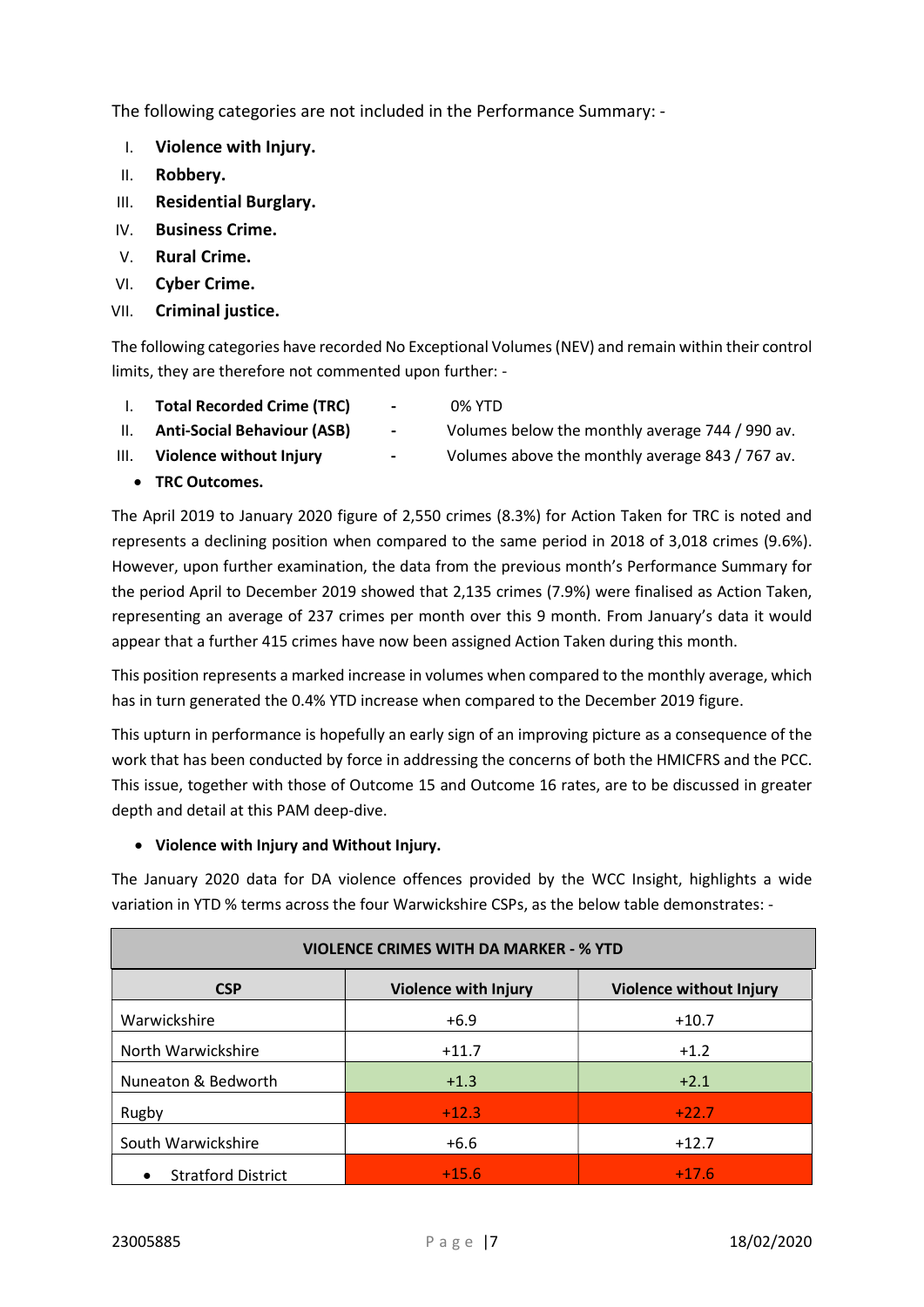| w<br>ir wic<br>ill ICL<br><b>UIVV</b> | $\overline{\phantom{0}}$ |  |
|---------------------------------------|--------------------------|--|
|                                       |                          |  |

Whilst there is always the danger of considering performance in % terms, particularly when volumes are relatively small and therefore more sensitive to large fluctuations in %, the reasons for this seeming disparity in performance between the CSP geographical areas is presently not clear.

# EFFECTIVE & EFFICIENT POLICE SERVICE

The following categories are not included in the Performance Summary: -

### I. Intelligence Reports.

- II. Police Complaints.
	- Call Handling.

The issue of 101 performance has previously been raised by the PCC with the CC and was subject to a deep-dive at the PAM on the 28<sup>th</sup> January 2020.

# I. Emergency Calls.

The latest 'Warwickshire Police Public Contact Balance Scorecard' for January 2020 shows a figure of 88.13% (91% YTD) for 999 calls answered within the 10 seconds, below the 90% target. This slight deterioration in 999 performance is compensated by a significant improvement in 101 performance.

### II. Non-Emergency Calls.

In January 2020, 73% of 101 calls were answered within 30 seconds, with an abandonment rate of 7.6% and an averaged wait time of 41 seconds. This level of performance compares very favourably with that achieved at the low point in April 2019 where 48% were answered within 30 seconds, an abandonment rate of 23% and with an average wait time of 1 min 40 seconds.

### • Sickness.

The January 2020 figures shows a police officer sickness rate of 4.25%, compared to 5.32% at the same point in 2019. Similarly, the police staff sickness rate of 4.37% is an improvement on the levels of last year of 5.56%. Both of these figures are a reduction on the higher levels suffered the previous month in December 2019, presumable caused by seasonal sickness.

### **COMMENTS**

It's requested that the Chief Constable provides his professional judgement to the Police and Crime Commissioner regarding the key challenges with force performance over the short to medium term, particularly in respect of the highlighted areas of concern: -

- 1. Investigation and Outcomes, as a deep-dive topic for discussion.
- 2. Declining Public Confidence in Warwickshire Police
- 3. The apparent dispartity in DA violence offences across the county.